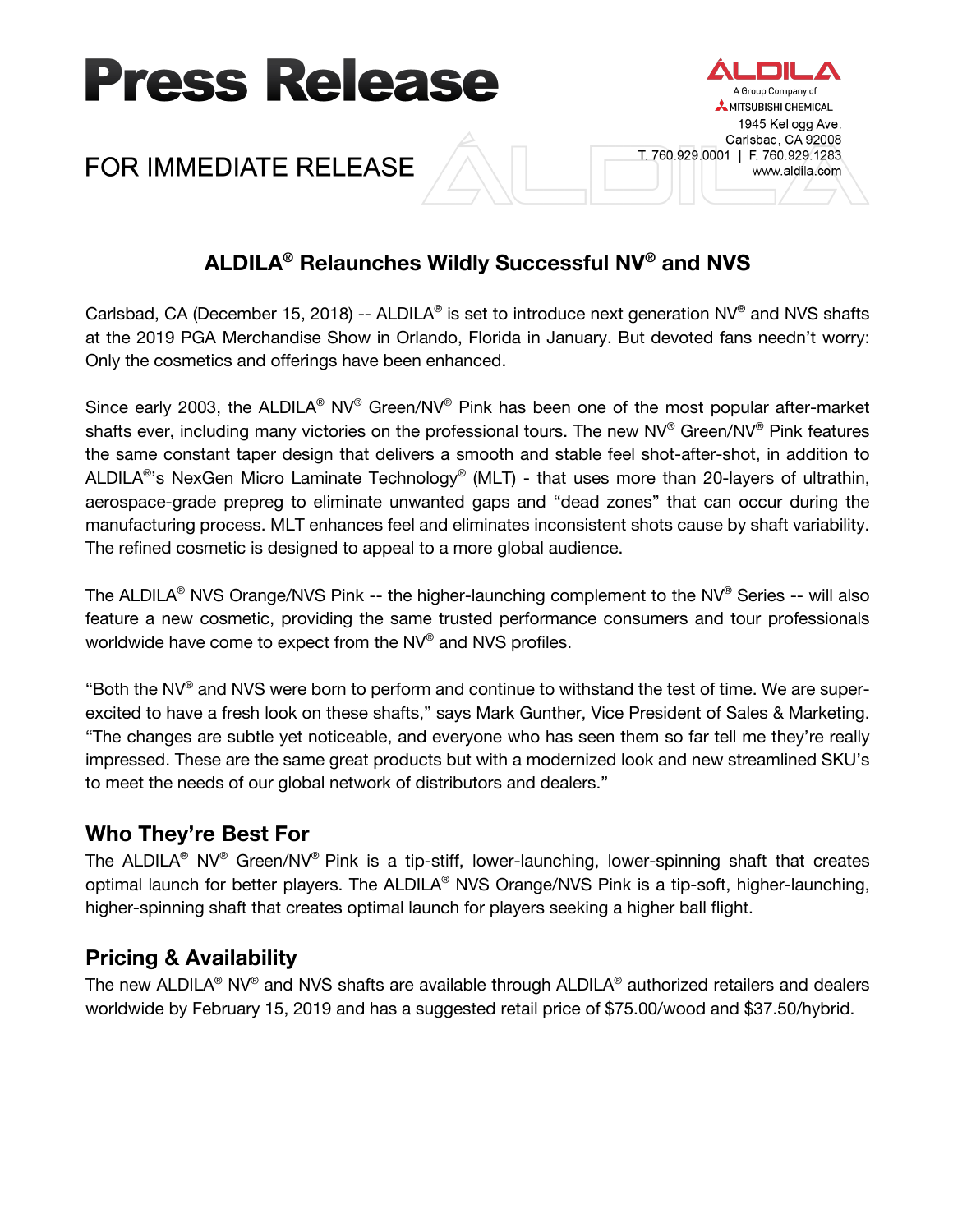### **Woods**

 $NV^{\circ}$  Pink 55 (L) NV® Green 55 (A, R, S, X) NV® Green 65 (R, S, X) NV® Green 75 (R, S, X)

EAVEVA

NVS Pink 45 (L) NVS Orange 45 (A) NVS Orange 55 (A, R, S) NVS Orange 65 (R, S)

## **Hybrids**

NV® Green 85 (R, S, X)  $NV^{\circ}$  Pink 55 (L) NVS Orange 85 (R, S)

ENRYSS

## **About Us**

ALDILA®, INC. is a wholly owned subsidiary of Mitsubishi Chemical Holdings Corporation, dedicated to designing and developing high performance composite golf shafts for discerning golfers everywhere. ALDILA<sup>®</sup> leverages the vertically integrated resources of its parent company, which gives it a competitive advantage. Over the years, it has been a leading supplier of premium composite golf shafts worldwide.